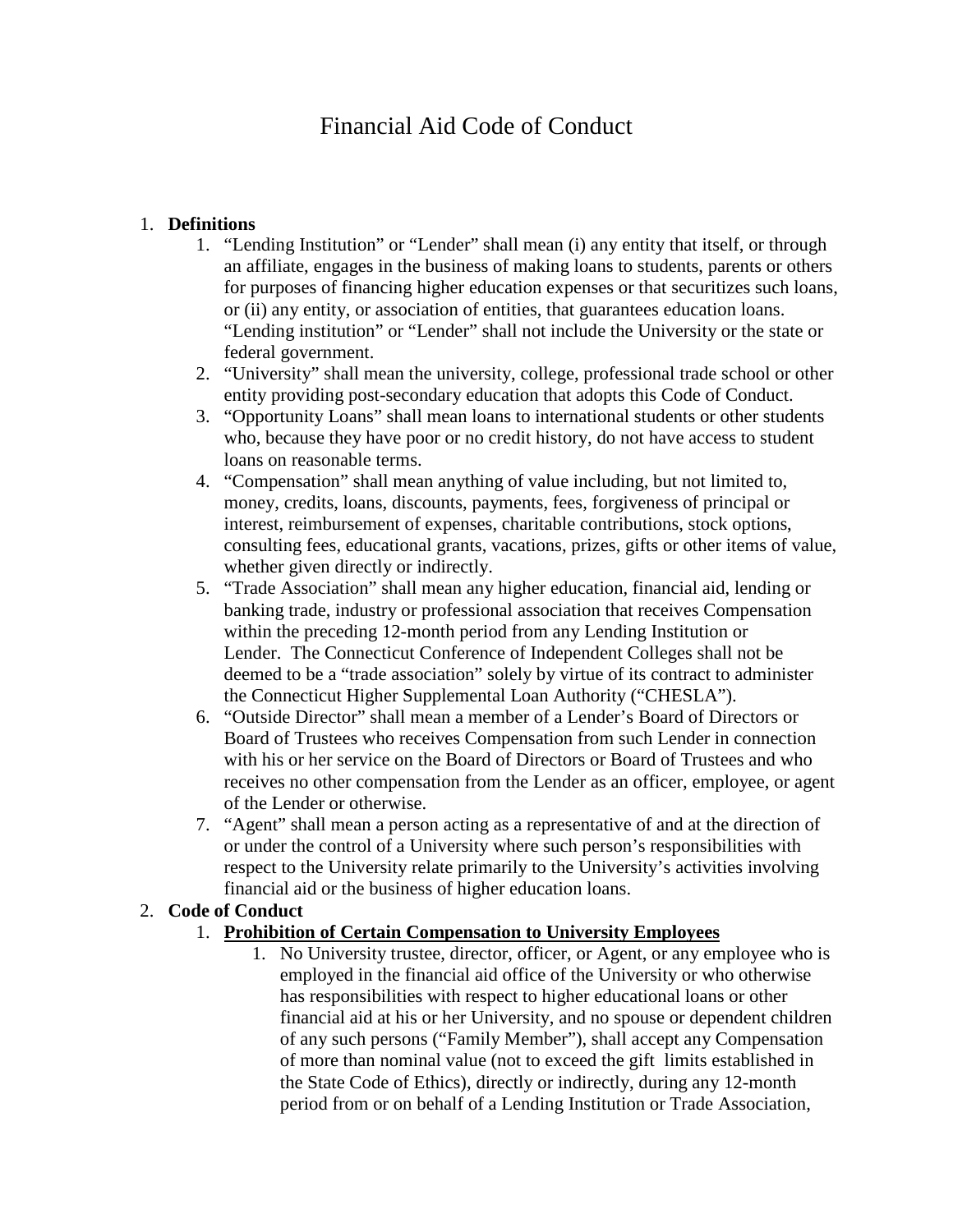except that this provision shall not be construed to prohibit any officer, trustee, director, Agent or employee of the University, or any of their Family Members, from receiving Compensation for the conduct of non-University business with any Lending Institution or Trade Association or from accepting Compensation that is offered to the general public, if such Compensation is permitted pursuant to the State Code of Ethics.

- 2. Notwithstanding the prohibitions in subsection II.A.1 or any other provision of this Code of Conduct: (a) The University may hold membership in any nonprofit professional association; (b) A University trustee, director, officer, or employee who does not have responsibilities with respect to higher educational loans or financial aid, may serve as an Outside Director of a Lending Institution or Trade Association and receive Compensation at the Lending Institution's or Trade Association's established compensation rates for Outside Directors, provided that any University trustee, director, officer or employee serving on the board of the Lending Institution or Trade Association is precluded from participating in such board's discussions or decisions that might affect the interests of the University, and provided further that such University trustee, director, officer or employee complies with the University's conflict of interest policy, and receives annual written notice of the requirements of both this Code of Conduct and the University's conflict of interest policy. Further, notwithstanding the prohibitions in subsection II.A.1, a trustee, director, officer or employee of a Lending Institution or Trade Association who does not have responsibilities with respect to higher education loans or financial aid shall not be prevented from serving on the Board of Directors of a University solely by virtue of his or her position with the Lending Institution or Trade Association, provided that any such person serving on the board of the University is precluded from participating in such board's discussions or decisions that might affect the interests of such Lender or Trade Association or that relate to financial aid or higher education loans.
- 3. Nothing in this Code of Conduct shall be construed to conflict with the requirements of Connecticut General Statutes ?10a-201 et seq., including without limitation ?10a-203(a), and ?10a-221 et seq.
- 4. The prohibitions set forth in this subsection II.A shall include, but not be limited to, a ban on any payment or reimbursement by a Lending Institution or Trade Association to a University employee or Family Member for lodging, meals, or travel to conferences or training seminars unless such payment or reimbursement is related solely to non-University business University employees whose duties relate to financial aid may accept food or refreshments of nominal value provided or paid for by a Lender or Trade Association at a meeting, conference or seminar related to their professional development or training, as permitted pursuant to the State Code of Ethics. University employees are not precluded from attending any educational or training program related to financial aid or higher education loans where no registration fee is charged to any attendee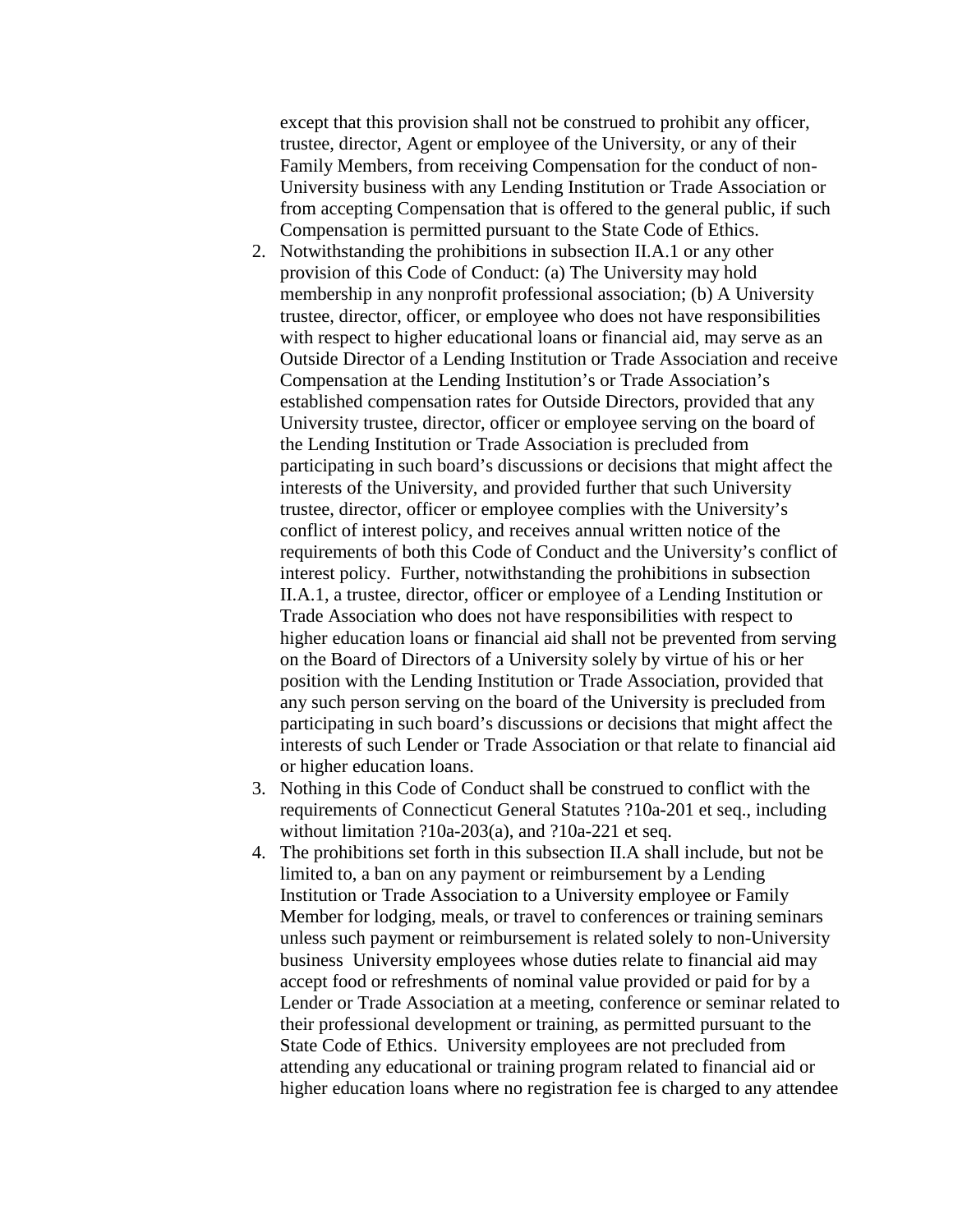because of a Lender's or Trade Association's sponsorship or support of the program, and provided that the registration fee is limited to covering the costs associated solely with the education or training component of the program, if permitted pursuant to the State Code of Ethics.

# 2. **Limitations on University Employees Participating on Lender Advisory**

**Boards** No University officer, trustee, director, Agent or employee, or any of their Family Members, shall serve on an advisory board for a Lender. Lenders can obtain advice and opinions of financial aid officials on financial aid products and services through Trade Associations, industry surveys or other mechanisms that do not require service on Lender advisory boards and provided such person receives no Compensation for such service. This provision shall not apply to participation on advisory boards that are unrelated in any way to financial aid or higher education loans.

# 3. **Prohibition of Certain Compensation to the University**

- 1. Neither the University, nor any alumni association, booster club, foundation, athletic organization, social organization, academic organization, professional organization or other organization affiliated with the University ("Affiliated Organizations"), may accept any Compensation from any Lending Institution or Trade Association in exchange for any advantage or consideration provided to the Lending Institution or Trade Association related to the Lending Institution's or Trade Association's financial aid or education loan activity. This prohibition shall include, but not be limited to (i) revenue sharing by a Lending Institution or Trade Association with the University or Affiliated Organizations, (ii) the receipt by the University or Affiliated Organizations from any Lending Institution or Trade Association of any equipment or supplies, including without limitation, computer hardware and software, for which the University pays below-market prices, and (iii) printing costs or services, provided that a University or Affiliated Organizations shall not be prohibited from accepting a Lender's or Trade Association's own standard printed brochures or informational material that does not contain the University's logo or otherwise identify the University.
- 2. Notwithstanding anything else in this subsection II.C., the University may accept assistance comparable to the kinds of assistance provided by the Secretary of the U.S. Department of Education to schools under or in furtherance of the Federal Direct Loan Program.
- 3. Nothing in this subsection shall prohibit a University from accepting endowment gifts, capital contributions, scholarship funding, or other financial support from a Lender or Trade Association, so long as the University gives no competitive advantage or preferential treatment to the Lender or Trade Association related to its education loan activity in exchange for such support.

# 4. **Preferred Lender Lists**

In the event that the University promulgates a list of preferred or recommended lenders or similar ranking or designation ("Preferred Lender List"), then: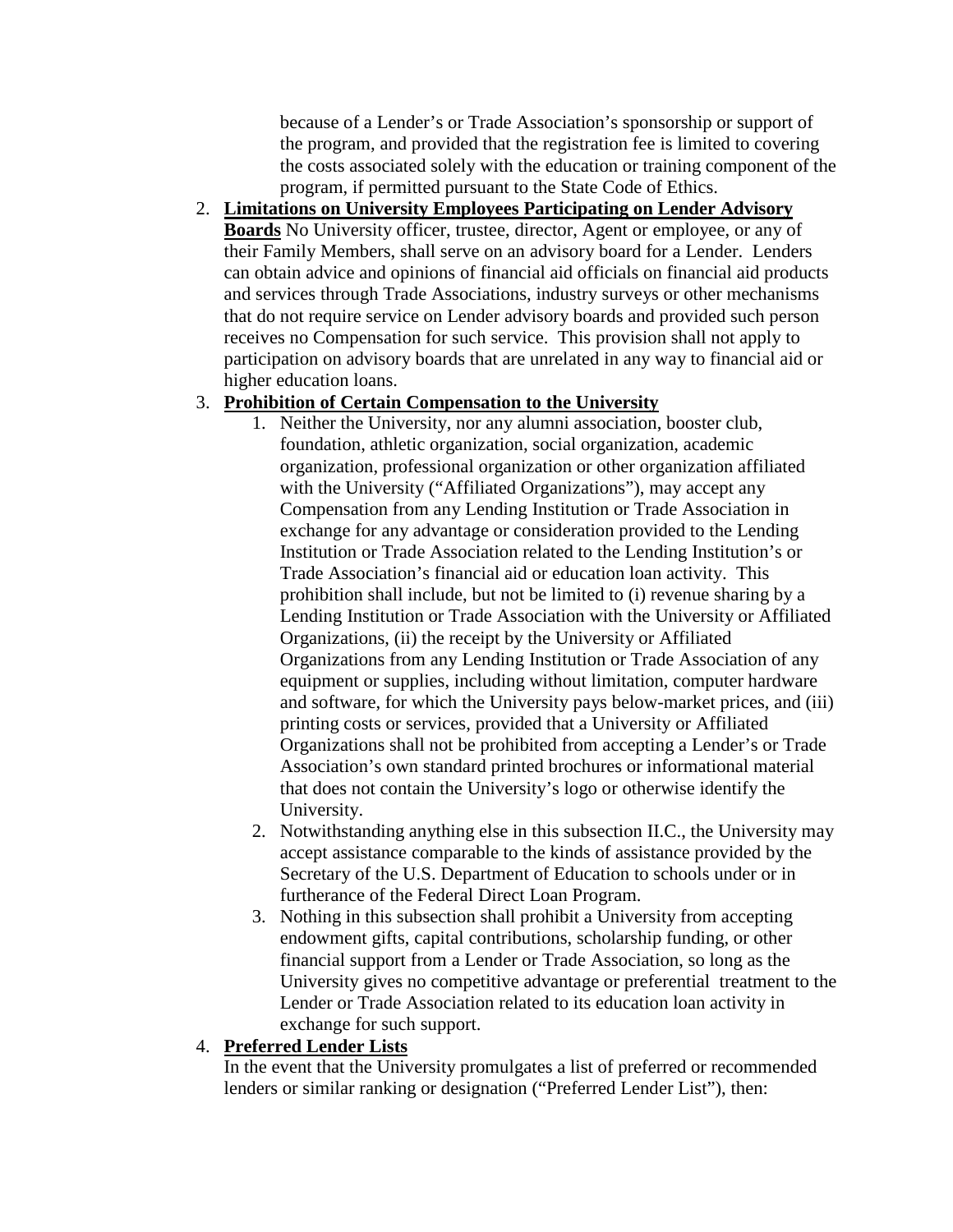- 1. Every brochure, web page or other document that sets forth a Preferred Lender List must clearly disclose, textually or by clearly designated hyperlink, the process by which the University selected Lenders for said Preferred Lender List, including but not limited to the criteria used in compiling said list and the relative importance of those criteria; and
- 2. Every brochure, web page or other document that sets forth a Preferred Lender List or identifies any Lender as being on said Preferred Lender List shall state in the same font and same manner as the predominant text on the document that students and their parents have the right and ability to select the education loan provider of their choice, are not required to use any of the Lenders on said Preferred Lender List, and will suffer no penalty from the University for choosing a Lender that is not on said Preferred Lender List;
- 3. The University's selection of Preferred Lenders and the University's decision as to where or how prominently on the list the Lending Institution's name appears shall be based solely on the best interests of student and parent borrowers, utilizing stated criteria that are limited to benefits provided to borrowers (such as competitive interest rates and repayment terms, quality of loan servicing, and whether loans will be sold) and the ability to work efficiently and effectively with the University to process loans, without regard to the pecuniary interest of the University or to any benefits provided by Lending Institutions to the University or any of the University's officers, trustees, directors, Agents or employees or their Family Members. The University's selection of any Preferred Lender shall be limited to the types of loans for which that Lender has been selected, based on the benefits to the borrower for those types of loans, and the University's Preferred Lender list shall indicate the types of loans for which each Lender has been selected as a Preferred Lender. Nothing in this provision is intended to restrict the University's ability to exercise its discretion in making its own, final judgment about which lenders best meet the University's criteria and the needs of its student and parent borrowers.
- 4. The University shall review its Preferred Lender List at least annually;
- 5. The University shall require that all Preferred Lenders commit, in writing to disclose to the borrower, at the time a loan is issued: (a) whether the loan may be sold to another Lender; (b) that the loan terms and benefits will not change if the loan is sold to another Lender; and (c) that the loan benefits may change if the borrower chooses to consolidate his or her loans; and
- 6. The University shall ensure that any Preferred Lender list that it publishes to students contain no less than three (3) Lending Institutions.
- 5. **Prohibition of Lending Institutions' Staffing of University Financial Aid Offices**
	- 1. No employee or other agent of a Lending Institution may staff the University financial aid offices at any time. The University shall ensure that no employee or other representative of a Lending Institution is ever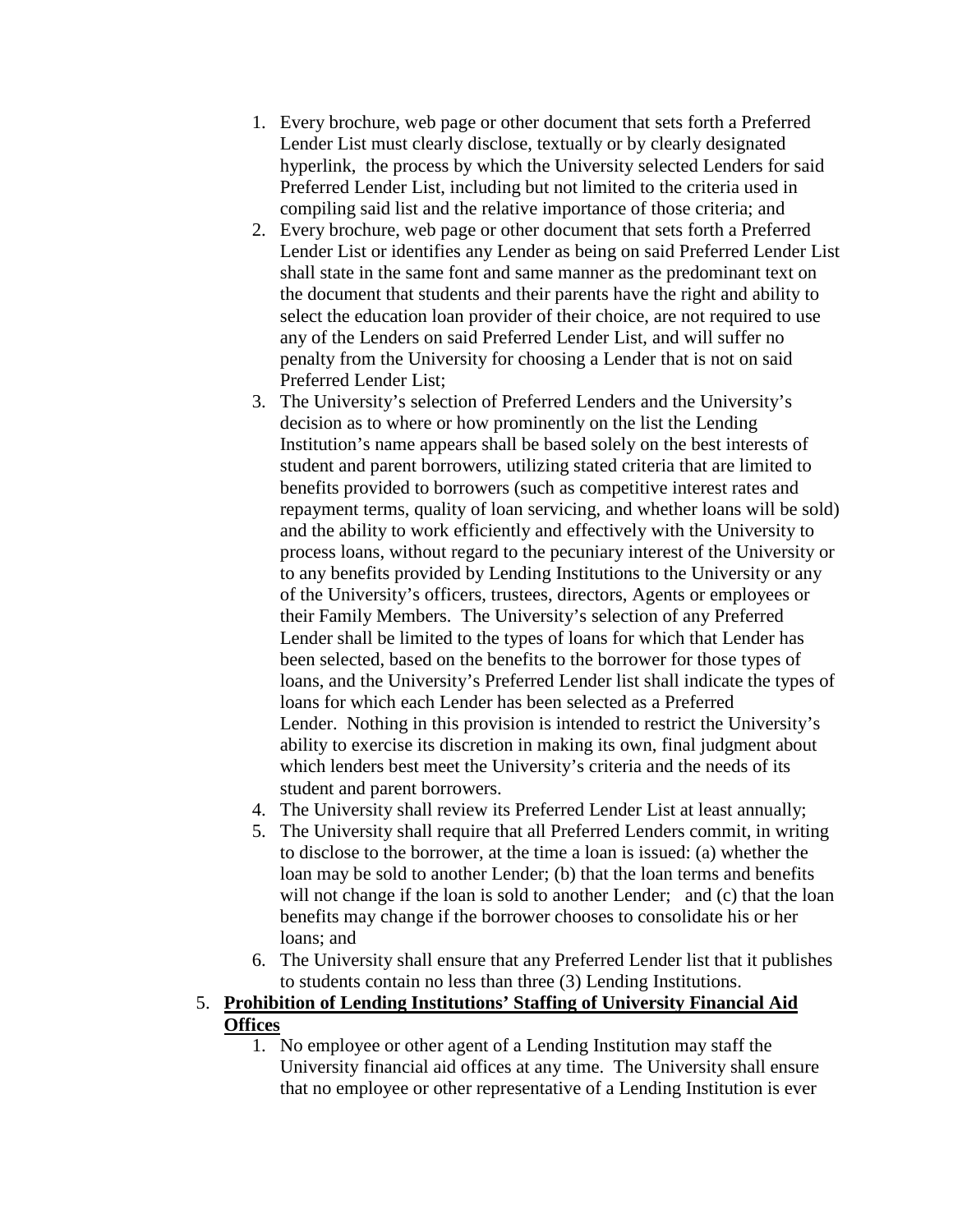identified to students or prospective students of the University or their parents as an employee or agent of the University. The foregoing prohibitions notwithstanding, if the University believes that it would benefit students, the University may allow representatives of Lenders to conduct informational sessions, such as exit interviews and presentations on loan payment and loan consolidation options, so long as: (a) student attendance is voluntary; (b) a University representative explains that other Lenders may provide similar services; (c) the affiliation of the Lender representative is disclosed at the start of the presentation; (d) the Lender representative does not promote the products or services of any Lender, and (e) the University takes reasonable steps to ensure compliance with the requirements of this paragraph.

- 2. In the event that the University permits a Lender to conduct information sessions or exit interviews as set forth in subsection E.1. above, the University must retain control of any interview or presentation offered by Lenders. Control may be evidenced by: (a) a University employee attending such interview or presentation; (b) the University recording or videotaping the interview or presentation; or (c) with respect to an exit interview conducted electronically via the internet, the University creating or approving in advance the content of such electronic exit interview.
- 6. **Proper Execution of Master Promissory Notes** The University shall not link or otherwise direct potential borrowers to any electronic Master Promissory Note or other loan agreement unless the Master Promissory Note or agreement allows borrowers to enter the Lender code or name for any Lender offering the relevant loan or the University's link to the electronic Master Promissory Note or agreement informs borrowers of alternative means of entering into a Master Promissory Note or agreement with any Lender of the borrower's choice. Any information the University provides to borrowers about completing a Master Promissory Note or agreement with a Preferred Lender must provide the information required in subsections II.D.1 and II.D.2 above.
- 7. **Requirements for Opportunity Loans** The University may enter into arrangements with Lenders to provide Opportunity Loans to students whose credit rating would otherwise preclude them from obtaining loans with reasonable rates and terms. The University may enter into such arrangements with a Preferred Lender after the University has selected Preferred Lenders in accordance with the provisions of Section II.D above, or it may use a separate process for selecting Lenders to provide Opportunity Loans, so long as that process also complies with the provisions of Section II.D. above. The University shall not request, accept, solicit or consider a Lending Institution's offer to provide any Opportunity Loans in exchange for the University providing concessions, benefits or promises to the Lender.

#### 8. **Revolving Door Prohibition**

1. In the event a University hires an employee who will be employed in the financial aid office of the University or who otherwise will have responsibilities with respect to higher educational loans or other financial aid and such employee was employed by a Lender during the 12 month